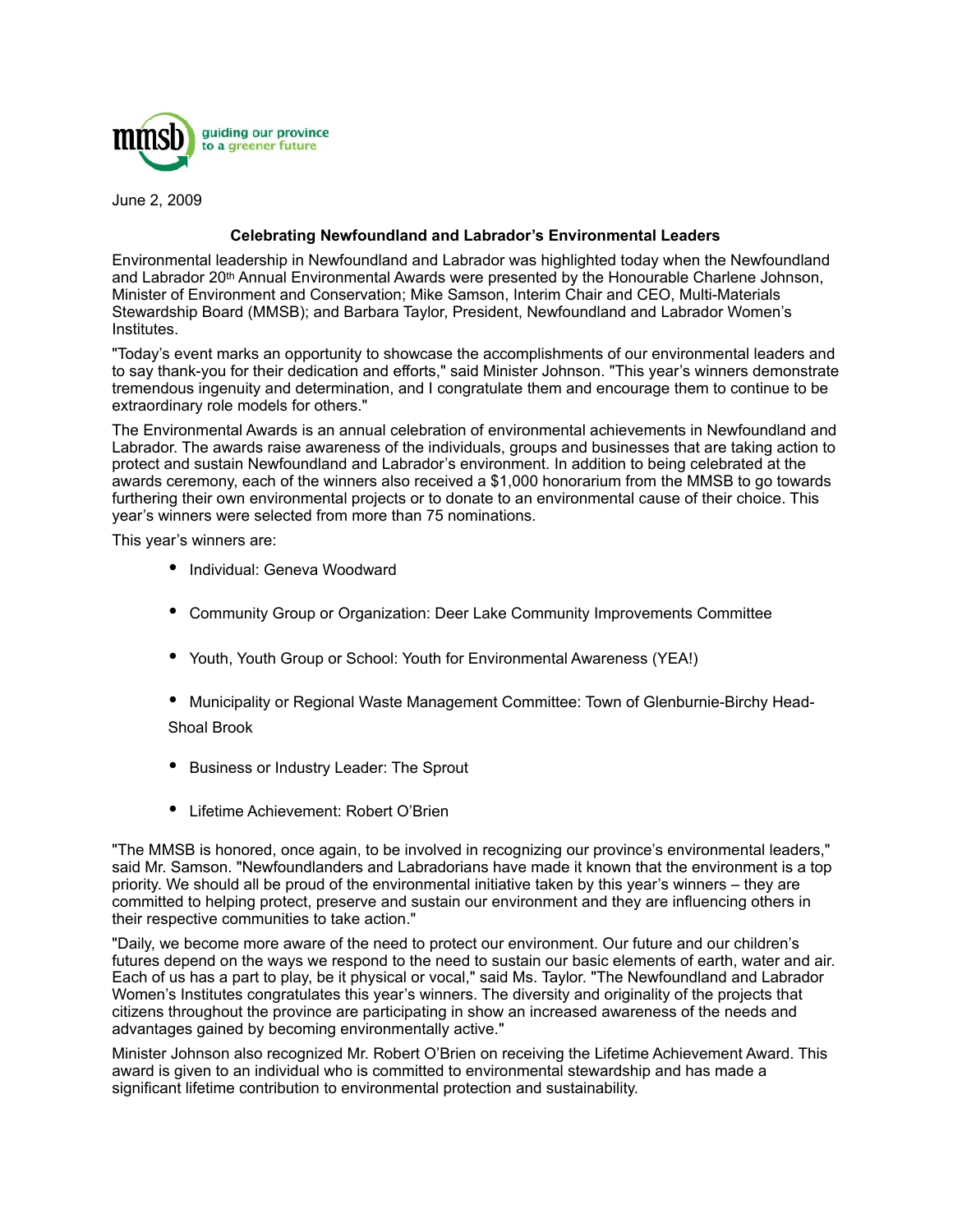"Mr. O'Brien's environmental spirit and lifelong dedication to marine conservation in Newfoundland and Labrador is to be commended," said Minister Johnson. "I extend my deepest congratulations to him for the environmental contributions that he has made to ocean conservation and sustainability in Newfoundland and Labrador."

The Newfoundland and Labrador Environmental Awards Program is a joint initiative sponsored by the Department of Environment and Conservation, the MMSB and the Newfoundland and Labrador Women's Institutes.

- 30 -

Media contacts:

Melony O'Neill Director of Communications Department of Environment and Conservation 709-729-2575, 689-0928 [moneill@gov.nl.ca](mailto:moneill@gov.nl.ca)

Cara Pike Director of Marketing and Communications MMSB 709-757-3696 [cpike@mmsb.nl.ca](mailto:cpike@mmsb.nl.ca)

Barbara Taylor President Newfoundland and Labrador Women's Institutes 709-895-2834 [b.k.taylor@nf.sympatico.ca](mailto:b.k.taylor@nf.sympatico.ca)

# **BACKGROUNDER**

### **Newfoundland and Labrador 2009 Environmental Award Winners**

### **Geneva Woodward**

Ms. Woodward is most known for her tireless work and dedication to protecting the Limestone Barrens habitat, especially the species at risk plant Long's Braya and other rare plants. She is a member of the Limestone Barrens Species at Risk Recovery Team, and plays an instrumental role in decisions being made regarding plant species at risk on the limestone barrens of the Great Northern Peninsula. As principal of Straits Elementary, Ms. Woodward was one of the driving forces behind the signing of the 2002 Stewardship Agreement between Straits Elementary, the Limestone Barrens Habitat Stewardship Program and the Government of Newfoundland and Labrador. The agreement was the first of its kind in Canada and the school won an environmental award for it in 2004 in the School or Educational Institution Category. Ms. Woodward was also one of the key forces behind efforts to have Sandy Cove designated as a Provisional Ecological Reserve.

### **Youth for Environmental Awareness (YEA!)**

YEA! was founded by a group of young people in Baie Verte in 2006 and is dedicated to raising awareness of environmental issues in the community. Its most recent initiative is a campaign to make Baie Verte the first idle-free community in Newfoundland and Labrador, which involves businesses and organizations proclaiming their premises as idle-free zones. The group is committed to educating the public about harmful greenhouse gases that are released into the atmosphere from idling vehicles. YEA! has also partnered with a local grocery store to promote the use of reusable bags and teamed up with a local Sears outlet to help promote a catalogue recycling program. Other planned projects include household battery recycling drives, tire pressure clinics, and shoreline clean-ups.

### **Deer Lake Community Improvements Committee**

The Deer Lake Community Improvements Committee is a sub-committee of the Town of Deer Lake that has been in operation for over 10 years. Most recently, the committee established a Community Compost Program that has proven to be very successful. A big part of establishing the program included carrying out extensive research on composting, visiting compost sites in other towns and consulting with residents involved in backyard composting. Since the opening of a community compost site, the amount of curbside garbage in the town has been reduced. This, in turn, has reduced the amount of waste going to the local landfill. The Community Improvements Committee has also been involved in beach clean-ups, integrated